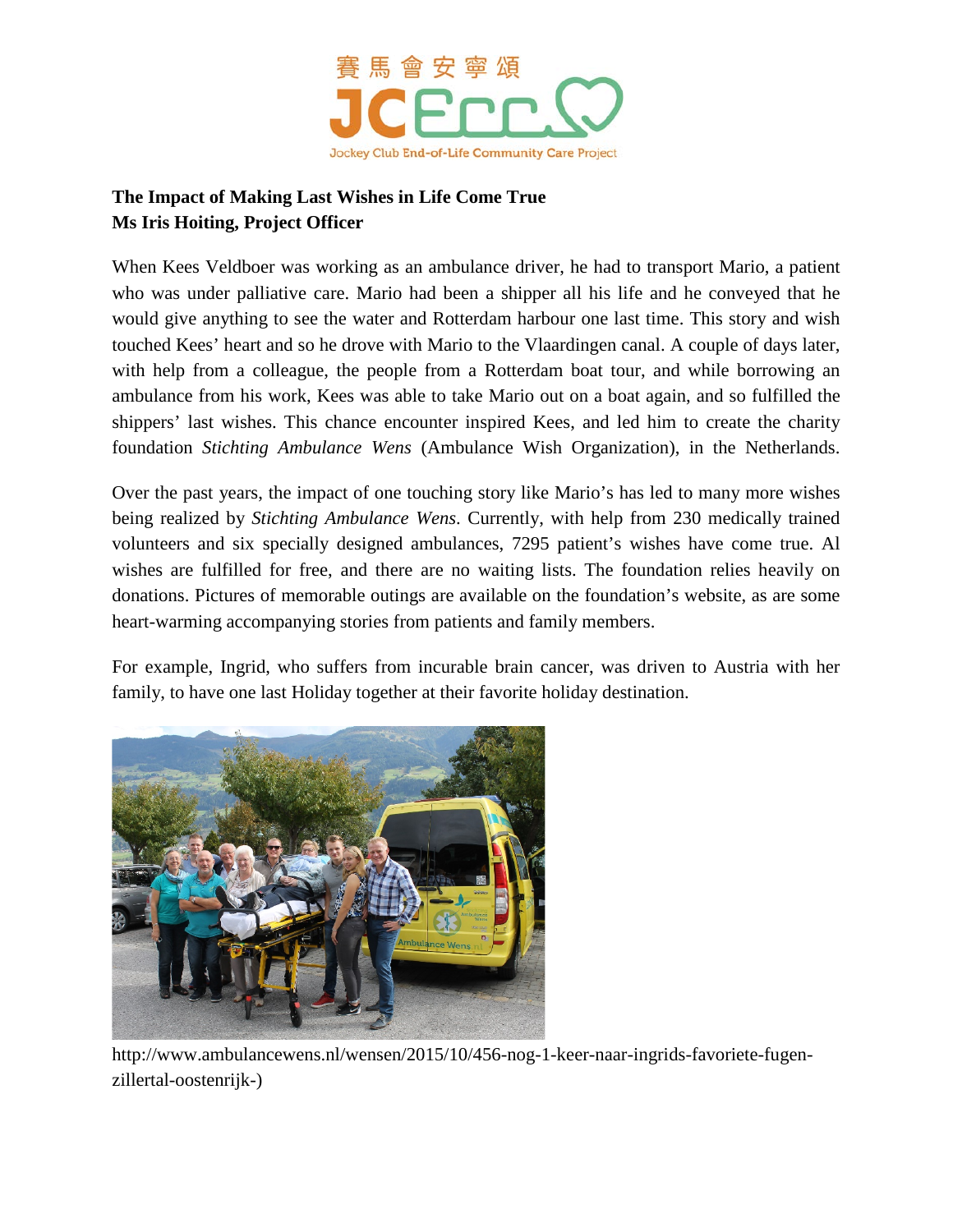

Wietse, below, has been battling cancer for over 50 years. As his condition has been deteriorating, and he is a great art lover and painter himself, his last wish was to visit the Rijksmuseum one last time.



<http://www.ambulancewens.nl/wensen/2015/10/460-dank-jullie-wel-voor-een-fantastische-dag>

Then there was Constant, who was terminally ill but with the help of *Stichting Ambulance Wens* he was able to attend his daughter's wedding, 2 months before his passing away.



<http://www.ambulancewens.nl/wensen/2015/11/469-de-dag-werd-mooier-dan-ooit->

Intrigued by all the stories, I contacted Kees Veldboer in February 2016. I asked him what, in his experience, the impact on the patients and their families is when their last wishes are fulfilled.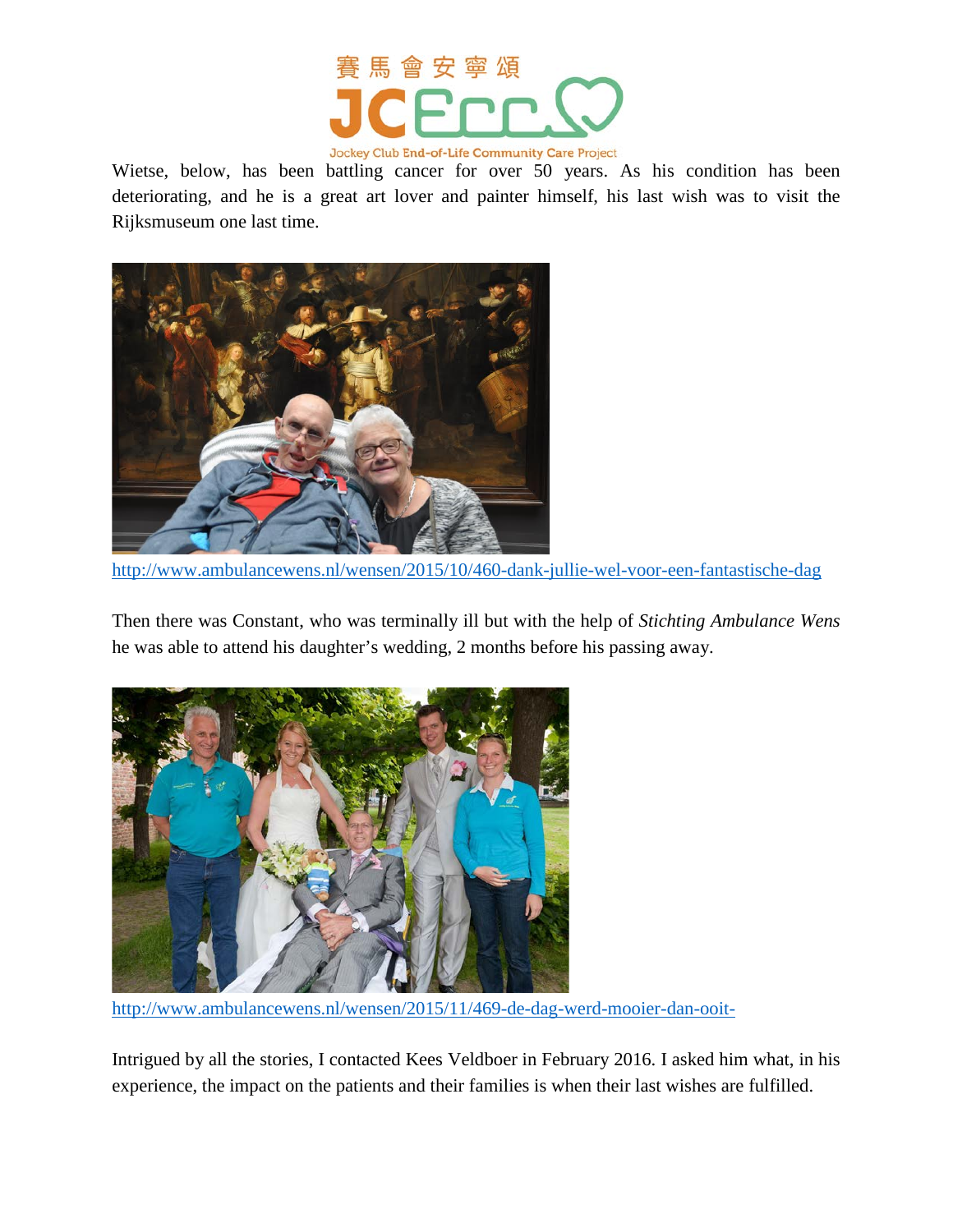

Kees replied:

*"We always see the patient so happy when their wish is being fulfilled. As they have often been laying in their bed for a number of weeks, when we suddenly take them outside, this really brightens them up! People are going through a process of loss and bereavement, but when we come in we make jokes and act normal around them, which is often an entirely different approach than they experience from their usual visitors. Patients sometimes have to get used to this a bit, but soon enough they greatly appreciate it that we treat them as "normal" and not as some pitiful person. You can tell that this really brightens up their spirits."*

To illustrate this, Kees referred to the pictures on the website, like the ones shown above, in which one can see many smiling patients. He continued to explain:

"*the family members enjoy it [the wish fulfilment] as they see their loved ones having such a good time. They are often very thankful, especially after their loved one has passed away, that they were still able to experience this event together. There are many families who have thanked us afterwards and stated that we [the volunteers] are a type of medicine!"*

As the volunteers are intimately involved with these 'wish fulfilment missions', I asked Kees what impact all of this has on members of his organization. He answered:

*"For us as volunteers it gives us strength and energy, because we experience that in a relatively simple way, we can mean so much for seriously ill people. We get so much thankfulness from the people, which makes you stronger every time. Besides that, it teaches you to not postpone things. If you want to do things you should do it while you have the chance, because 'later' may not exist!!!! We get so many [wishes from] people between 30 and 50 years old, people who should have a whole life ahead of them but who suddenly, due to their illness, can't do anything anymore. In situations like that we are very happy that we, as healthy people, can help them out."*

Finally, given his wealth of experience in palliative care, I asked Kees if he has any advice for others, who work with palliative patients. Kees replied:

*"Be sure to let people maintain their dignity and don't decide for a patient what they can or can't do. If a terminally ill patients wants to go to the ocean one last time, let them, make this*